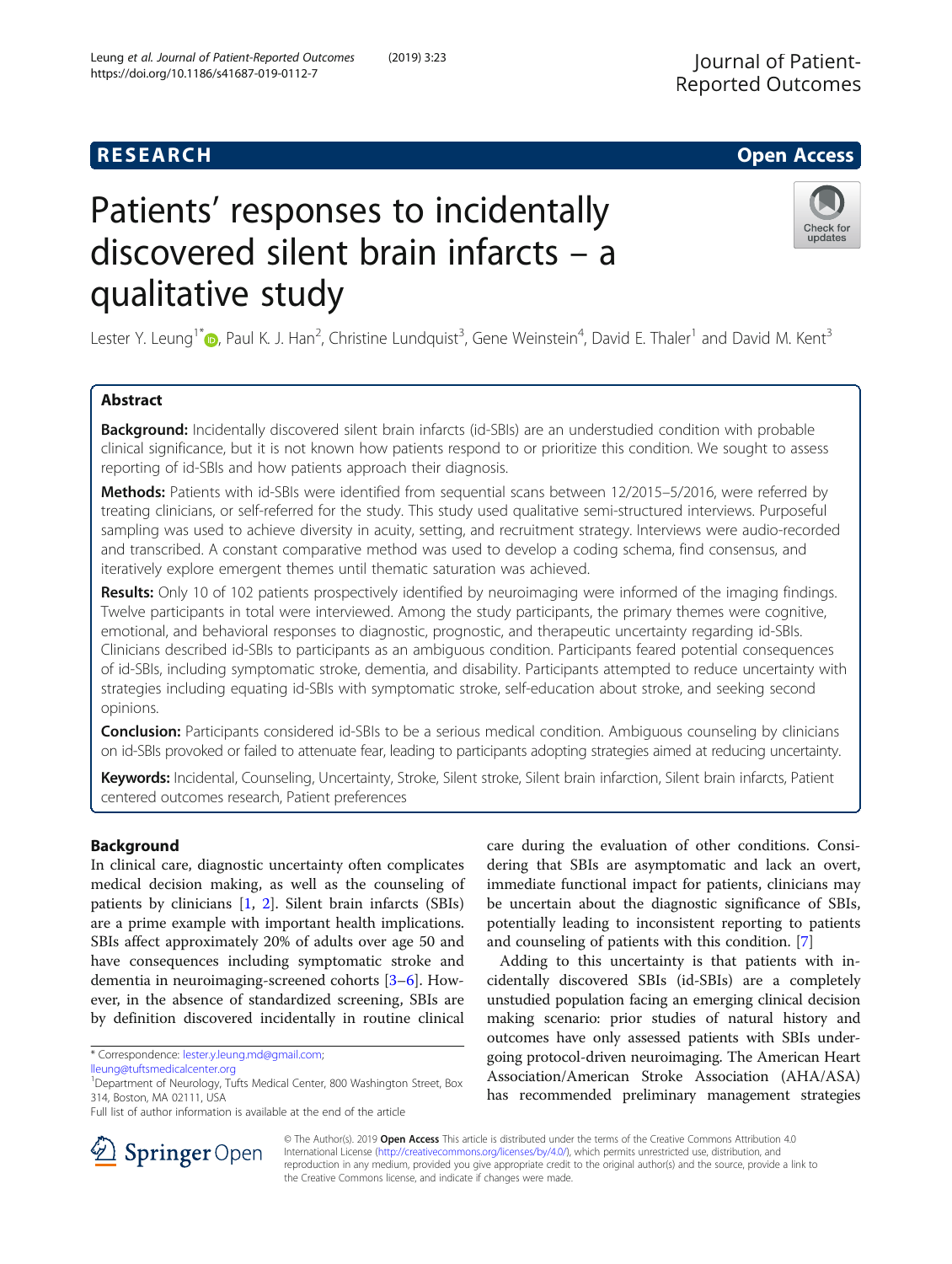and called for further research to address multiple knowledge gaps, specifically highlighting studying the reporting of radiologic findings and improving understanding of id-SBIs and their potential differences from SBIs in screened cohorts [\[8](#page-9-0)]. Previously, we interviewed a diverse group of clinicians from various specialties who had experience providing care for patients with id-SBIs, and we found that they endorsed considerable diagnostic and prognostic uncertainty that they viewed as barriers to addressing this condition [\[7](#page-9-0)]. In this study, we explored the perspectives of patients on these issues, focusing on how patients with id-SBIs interpret and respond to the diagnosis of id-SBIs and how they manage uncertainties surrounding this diagnosis.

#### Methods

#### Study design, participants, and data collection

This study employed individual semi-structured qualitative interviews of patients with id-SBIs to explore their concerns, priorities, and approaches to addressing this condition, to identify new concepts and hypotheses, and to build new theoretical understandings. Participants were recruited by telephone or face-to-face from inpatient and outpatient practices at a tertiary care medical center (Tufts Medical Center, Boston, MA). Participants were adults ages 18 and over; had no prior history of stroke, transient ischemic attack (TIA), or dementia; had to consent and participate in the interview in English; had to be aware of the neuroimaging findings prior to the interview; and had to have received the diagnosis from a clinician other than the interviewer (LYL). Participants were identified and recruited through at least one of three strategies: (1) identification through radiologic reporting of brain infarction with verification of clinical silence, (2) identification by a treating clinician, or (3) self-identification. A vascular neurologist (LYL) reviewed neuroimaging directly to confirm infarction (based on consensus definitions) and verified clinical silence through review of clinical docu-mentation or discussion with treating clinicians [\[4](#page-9-0), [9](#page-9-0)]. Purposeful sampling was used to achieve diversity in sex, race, acuity of SBIs (acute, chronic), clinical setting, and recruitment strategy. Participant characteristics were collected from the electronic medical record including demographics, medical history, and SBI features. One-onone interviews were conducted by LYL (male attending vascular neurologist with clinical equipoise regarding SBIs) in the hospital room or neurology clinic and lasted 30–60 min. Interviews were audio-recorded and transcribed verbatim by a professional transcription service.

#### Interview content

The interview guide included both open-ended questions and closed-ended probes to explore patients' perceptions and interpretations of their diagnosis, advice

received from their clinicians, and their responses to their diagnosis (Additional file [1](#page-8-0)). The guide was developed by three investigators (LYL, PKJH, CL) and was pilot tested with two patients from which the initial codebook was developed. Single interviews were conducted in phases (groups of four) with iterative revisions to the interview guide between phases to explore unanticipated themes. Interviews were repeated until thematic saturation was achieved.

#### Data analysis

Two investigators (LYL, CL) performed line-by-line, software-assisted coding of anonymised interview transcripts (Additional file [2](#page-8-0)) using NVivo (V.11; QSR International, Melbourne, Australia). Three investigators (LYL, PKJH, CL) developed an initial codebook through independent review and team-based reconciliation of the first two coded transcripts, using an open-ended, inductive, "grounded theory" approach in which the investigators strove to minimize preconceptions, allowing important themes to emerge and categorizing thematic content in a hierarchical logically coherent conceptual schema [\[10,](#page-9-0) [11](#page-9-0)]. Through an iterative "constant comparative" method, emergent themes were incorporated into the codebook following each phase of interviews, independent coding, and coding reconciliation  $[12]$ . The investigators met at the end of each phase to discuss coding and recruitment decisions, resolve disagreements, and revise the interview guide and codebook.

#### Results

Recruitment proceeded simultaneously with all three aforementioned strategies, often used in combination (Fig. [1](#page-2-0)). Between 12/2015–5/2016, 102 patients were prospectively identified as having SBIs by neuroradiologist report and clinical verification. No patients had more than one study identifying SBIs during this time period. Ninety-two patients with SBIs (90%) were not informed of the imaging findings and were thus ineligible for this study. One of the remaining 10 informed patients did not respond to requests for interview. Three additional patients were referred by treating clinicians with brain MRIs performed at other facilities or outside the December–May prospective identification time window. One of these three referred patients learned of her infarcts by reading a radiology report, after which she contacted her treating clinician. In total, 12 participants completed interviews. Participant characteristics are shown in Table [1](#page-3-0). Reasons for lack of reporting of imaging findings to patients are described in Fig. [2](#page-4-0). Interview transcript analysis revealed three categories of responses to the detection of id-SBIs: cognitive, emotional, and behavioral responses (Table [2\)](#page-4-0). Constant comparison of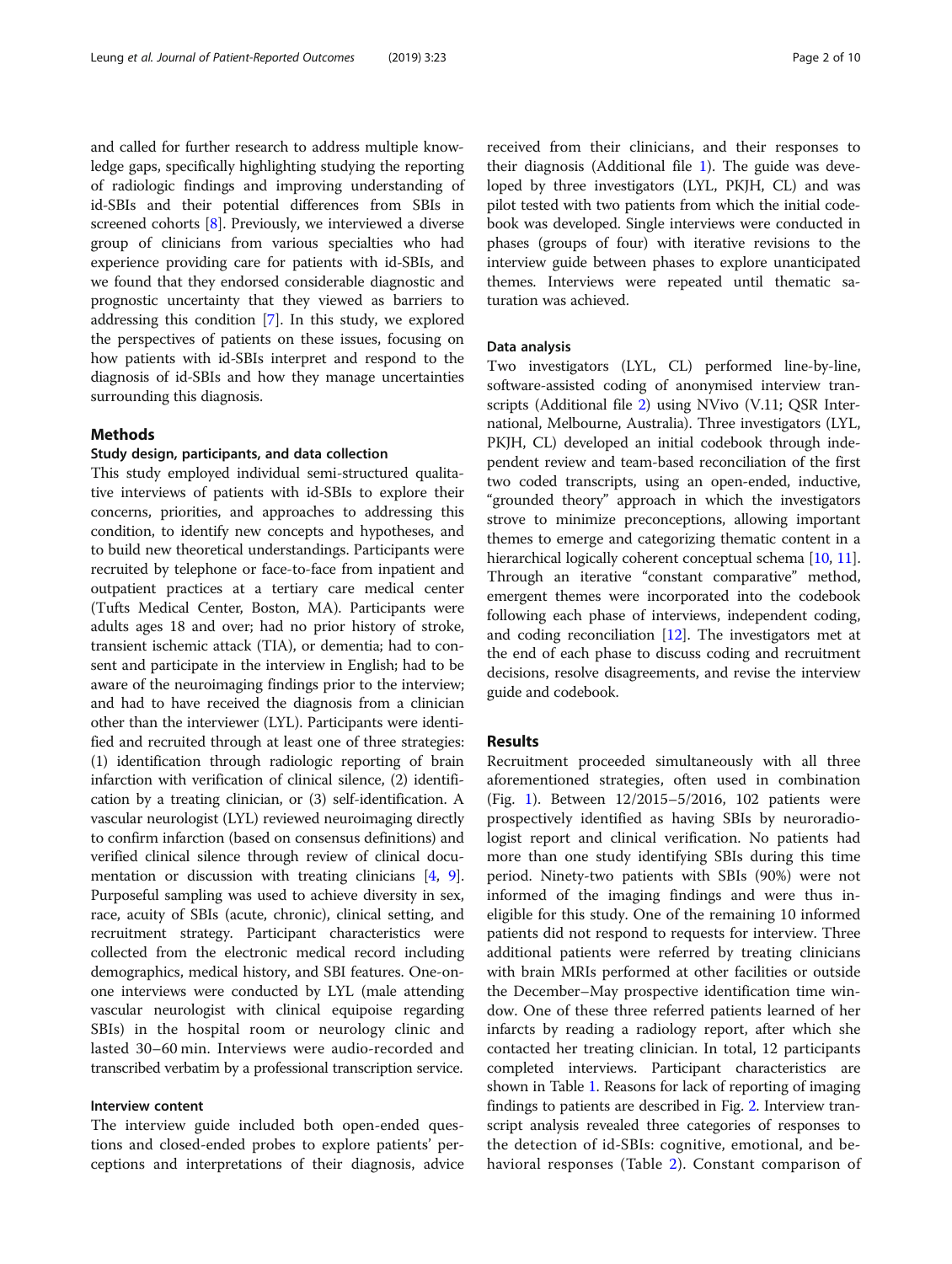<span id="page-2-0"></span>

these categories with data from subsequent groups led to the identification of several specific themes which are presented below. Participants' perspectives were not noticeably influenced by variables used for purposeful selection.

#### Cognitive responses

With limited guidance from clinicians on how to think about id-SBIs, participants adopted cognitive strategies to manage the uncertainties around their diagnosis. These responses were closely intertwined with emotional responses and framed behavioral responses.

#### Equating SBIs and strokes

When participants were given the diagnosis of "stroke," their clinicians used modifiers such as "silent," "small," or "old," with one notable exception. Nonetheless, participants did not perceive id-SBIs and symptomatic strokes as distinct entities. Participants defaulted to referring to their id-SBIs as "strokes," worried about future consequences including "another stroke," and expressed views indicating that they considered id-SBIs to be as grave as symptomatic stroke.

"I don't want to go back to not thinking about what I eat, because I'm afraid I'll have another stroke. This time I know I'll end up in the hospital or even dead." – Participant 11

The exceptional participant reported that the clinician did not seem to differentiate between id-SBI and symptomatic stroke:

"I was under shock when he said to me 'you have stroke.' My daughter ask doctor, 'Is that because not big symptoms? Is that maybe mini stroke?' And he said, 'Stroke is stroke. Doesn't matter big stroke or little stroke.'" – Participant 8

#### Wake-up call

A third of the participants specifically described thinking of the detection of id-SBIs as a "wake-up call" to inspire behavioral changes to reduce risk of future adverse health consequences. These participants expressed a high level of motivation to improve their health.

"This happened, and it was a wake-up call. It's never going to happen again, God willing, because I'm going to do everything in my power to make sure." – Participant 3

However, by contrast, participants did not find specific instructions conveyed by their clinicians to be memorable or impactful. Four were advised to start or change an antiplatelet medication, six were advised to see a specialist, and one was advised to stop smoking cigarettes;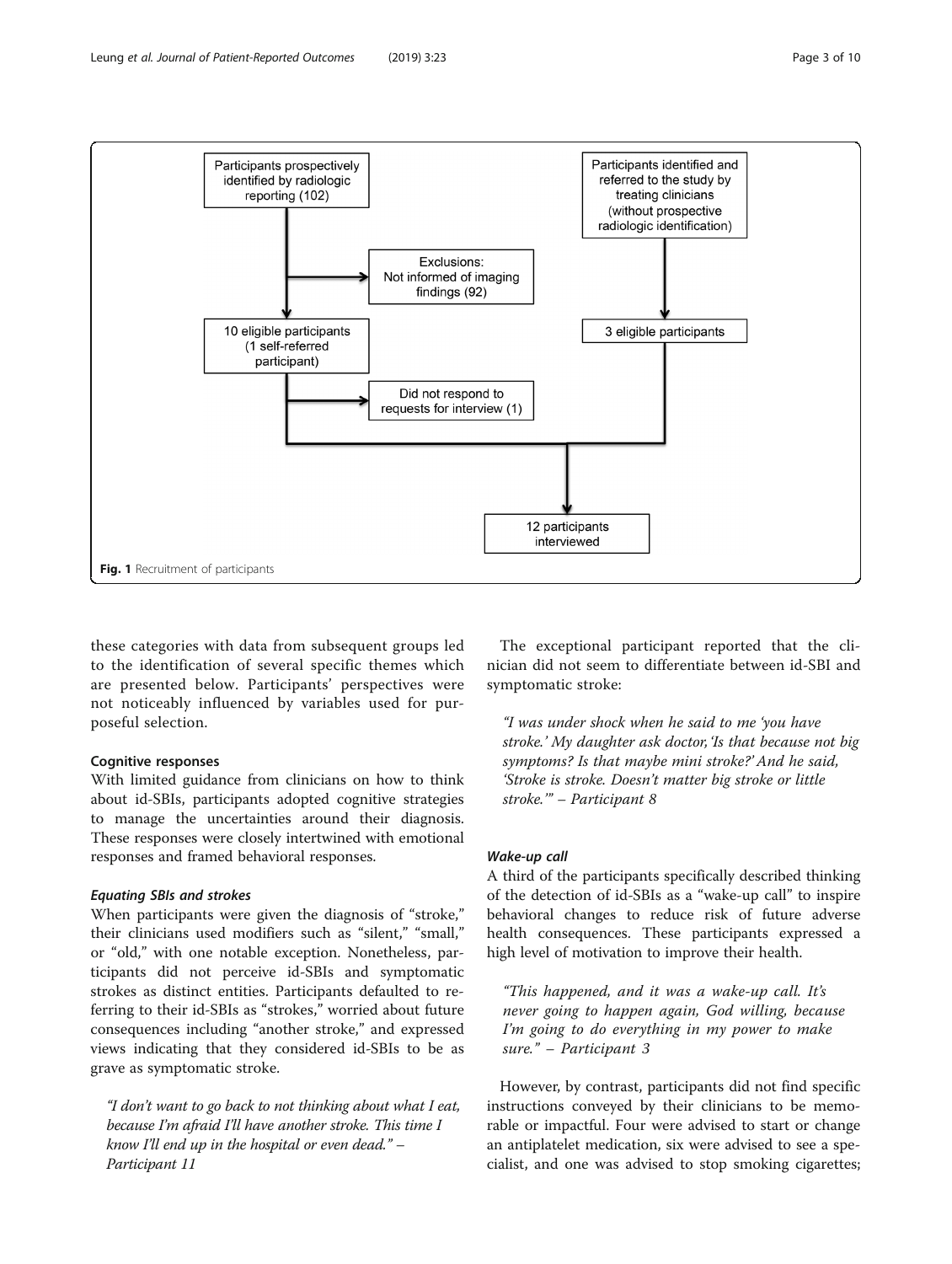<span id="page-3-0"></span>Table 1 Characteristics of patient participants

| Characteristic                                | Subcategory                     | Median (IQR)<br>or n |
|-----------------------------------------------|---------------------------------|----------------------|
| Age (years)                                   |                                 | $61(54 - 72)$        |
| Sex                                           | Men                             | 3                    |
|                                               | Women                           | 9                    |
| Race                                          | Black                           | $\mathfrak{D}$       |
|                                               | White                           | 10                   |
| Acuity of SBIs on neuroimaging                | Acute/subacute                  | $\overline{4}$       |
|                                               | Chronic                         | 8                    |
| Location of SBIs                              | Only deep/<br>subcortical       | 8                    |
|                                               | Only cortical/<br>juxtacortical | $\overline{2}$       |
|                                               | <b>Both</b>                     | $\mathfrak{D}$       |
| Presence of white matter disease              | Yes                             | 10                   |
|                                               | No                              | $\overline{2}$       |
| Clinical setting                              | Inpatient                       | 4                    |
|                                               | Outpatient                      | 8                    |
| Type of clinician delivering the<br>diagnosis | Internist                       | 1                    |
|                                               | Neurologist                     | 7                    |
|                                               | Other                           | $4^a$                |
| Comorbiditiesb                                | Atrial fibrillation             | 1                    |
|                                               | Coronary artery<br>disease      | 2                    |
|                                               | Concurrent tobacco<br>use       | 1                    |
|                                               | <b>Diabetes</b>                 | 4                    |
|                                               | Hypercholesterolemia            | 6                    |
|                                               | Hypertension                    | 7                    |
|                                               | Migraine                        | 6                    |
|                                               | Obesity                         | 2                    |
|                                               | Obstructive sleep<br>apnea      | 1                    |

alncludes two SBIs reported by Neurosurgeons, one by a Cardiologist, and one where the patient read the imaging report directly bMore than one may be present

there were no observed patterns of participant and SBI characteristics (in Table 1) related to whom clinicians gave advice. Perceiving minimal clinician guidance, participants expressed preferences to implement lifestyle changes rather than medical therapies to reduce their health risk.

#### "I would prefer to modify diet and exercise without taking another medication." – Participant 10

Implicit in this cognitive response was a perception that the risk of future stroke was in fact reducible, as well as a perception of confidence in one's ability to enact risk-reducing changes.

#### **Discounting**

Almost all participants expressed conflicting perceptions regarding the degree of concern warranted by their id-SBIs: some were initially very worried and then were reassured, whereas others were initially placated but later became progressively more anxious about their health. One participant described a constant struggle to find the appropriate level of concern and attention to give to the id-SBIs, ultimately leading to him discounting their importance:

"I'm not a hypochondriac, but this concerned me … I never gave it much thought because I didn't want to dote on the fact that it could be something wrong … My thought process with the stroke is I have enough other problems … even though it could be life threatening, my quality of life is fine, it hasn't altered how I see anything." – Participant 10

When asked about how he prioritizes his health issues, he responded:

"This is number one. I don't take it lightly, but I can't let it live for me. Once I'm made aware of something that is bad for me, I do whatever I can to avoid it … I really don't want to make this the center of how I'm going to live the rest of my life … Right now, there are other things that physically I have. I'm in pain. That registers with me that something's got to be done. But the stroke thing? I mean, should it be number one on my priority list? Probably should, but right now it isn't." – Participant 10

#### Emotional responses

Participants described strong emotional responses upon learning of the id-SBIs. These emotional responses were triggered by clinicians mentioning "stroke" when delivering information on imaging findings, drawing upon the cognitive strategy of equating id-SBIs and stroke.

#### Fear

Among participants in this study, fear was the predominant emotional response. With one exception, participants informed of id-SBIs by a clinician were given a diagnosis of "stroke": these participants uniformly endorsed fear associated with this diagnosis. Two participants reported feeling "panic" and "despair" in response to the diagnosis.

"Being told I had a 'slim stroke,' scared the life out of me. I didn't know what to expect." – Participant 1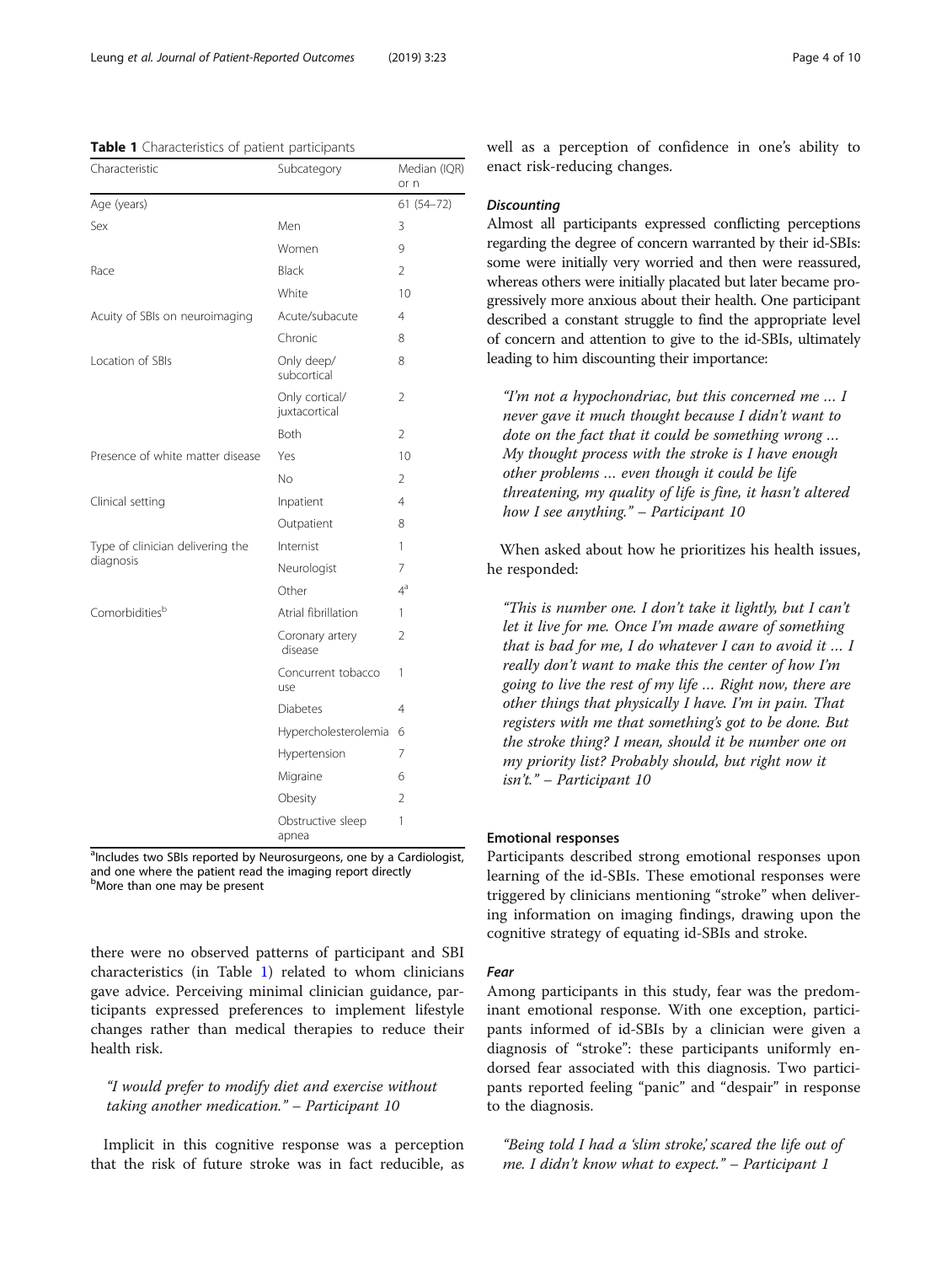<span id="page-4-0"></span>

| Comorbidities<br>Acute illness or injury<br>Intracranial pathology                                                                                                                     |
|----------------------------------------------------------------------------------------------------------------------------------------------------------------------------------------|
| Death                                                                                                                                                                                  |
| Health care setting<br>Discharge from the Emergency Department<br>Discharge to hospice                                                                                                 |
| Inability to confirm with the treating clinician that the patient was informed<br>Clinician could not recall informing the patient<br>Clinician did not document informing the patient |
| Other<br>No reason provided<br>Clinician not aware of diagnostic study results from another health care<br>setting                                                                     |
| More than one reason may apply to an individual patient.<br>Fig. 2 Reasons for lack of reporting of SBIs to patients                                                                   |

| <b>Table 2</b> Participants' responses to the incidental discovery of SBIs |  |  |  |
|----------------------------------------------------------------------------|--|--|--|
|----------------------------------------------------------------------------|--|--|--|

| Categories                                                               | Subcategories              | Representative quotations                                                                                                                                                                                                                                                                                                                                                   |
|--------------------------------------------------------------------------|----------------------------|-----------------------------------------------------------------------------------------------------------------------------------------------------------------------------------------------------------------------------------------------------------------------------------------------------------------------------------------------------------------------------|
| Emotional                                                                | Fear                       | "I was in a panic, in a big panic." $-$ P2<br>"I'm afraid I'm going to have dementia or a major stroke." - P2<br>"These were minor strokes that I didn't even feel  any time I get a headache now I'm concerned." – P2                                                                                                                                                      |
|                                                                          | Surprise                   | "I was caught unawares when the word 'stroke' came up." - P10<br>"Nothing was mentioned about a stroke to me originally " - P4<br>"My primary doctor: she was surprised. She looked so sorry for what's happened  my body,<br>my health was good." - P8                                                                                                                     |
|                                                                          | Personal<br>responsibility | "There's damage that's already been done. I could eat healthy for the rest of my life, but it<br>won't necessarily undo that damage." - P3                                                                                                                                                                                                                                  |
| Cognitive<br>Equating SBIs and<br>strokes<br>Wake-up call<br>Discounting |                            | "I just want to know what I can do to make myself not have another stroke." - P11<br>"What is the difference between a stroke with symptoms and a stroke without?" - P11                                                                                                                                                                                                    |
|                                                                          |                            | "It was a wake-up call. No one is promised tomorrow." - P12<br>"There's a lot I'm going to change." $- P1$<br>"As long as it's not a drug." - P1                                                                                                                                                                                                                            |
|                                                                          |                            | "I don't want this to be the 800 pound gorilla on my back for the rest of my life  I'm not going<br>to have it be like I have a stroke." - P10                                                                                                                                                                                                                              |
| Behavioral                                                               | Information<br>seeking     | "Well, I know very little except I had an MRI of my brain." - P9<br>"I really don't know what I can do. Is there a stroke diet? If you exercise or if you change behavior,<br>will that reduce the chance of having another one?" – P10<br>"I'll ask more questions regarding this and gather more information." – P5                                                       |
|                                                                          | Seeking second<br>opinions | "I'm weighing it all out now with everybody's thoughts  Sometimes there's different opinions.<br>I just got to take them all out and see, put them all together and decide what to do." – P4                                                                                                                                                                                |
|                                                                          | Seeking social<br>support  | "I don't hide my sickness from nobody. Not my friends, not my children. I call them up and I<br>tell them  I call my son  His son calls his aunt, his nephew, his sister, they call everybody  I call<br>my friends, I tell them  My daughter called him, and she called my two sons in Barbados, and they<br>called me  It's not right to hide sickness from no one." - P7 |

P# Participant number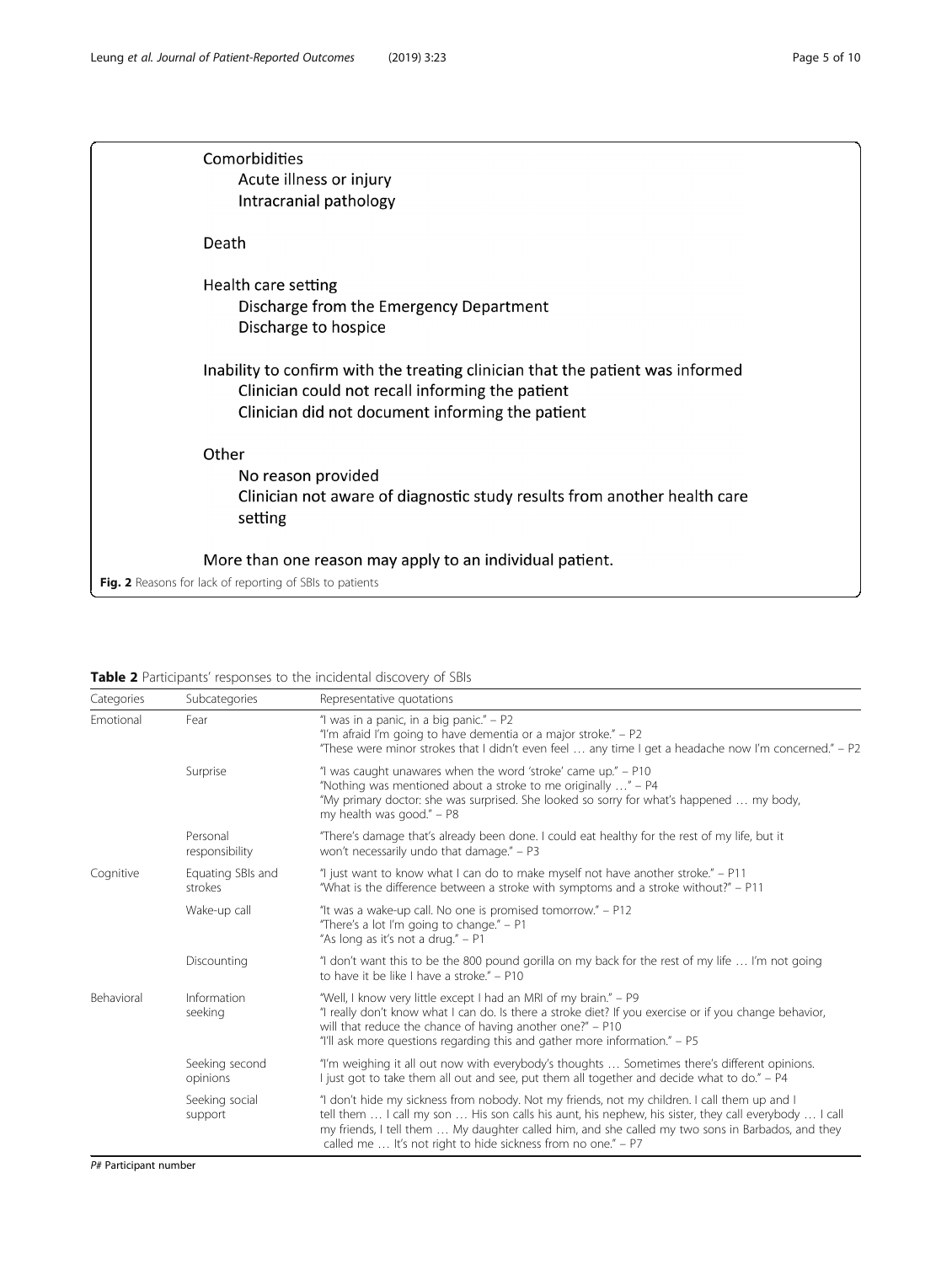"I honestly don't remember part of the conversation after that because I was so stuck on the word 'silent stroke.'" – Participant 3

By contrast, the participant who received a different diagnosis expressed that she was told she had a "TIA": she did not endorse initial fear or concern.

"I hear there are many people who have many TIAs and get through life okay. They don't all necessarily end in having a major stroke. So I'm not really worried about it." – Participant 9

Despite variable or ambiguous counseling provided by clinicians regarding the potential impact of id-SBIs on their health, all participants expressed concerns about future consequences (including the participant who was told she had a TIA). Specifically, participants independently identified symptomatic stroke, dementia, and loss of independence as potential outcomes of id-SBIs provoking fear.

"I'm not afraid of dying. I'm more afraid of living and having to depend on somebody to take care of me because I've had a stroke." – Participant 2

Half of the participants traced their fear to uncertainty about whether they would experience a future asymptomatic or symptomatic stroke.

"It is scary not knowing when you're going to have one, if I'm going to have another one again … if I do have another one, is that one going to show physical signs next time?" – Participant 12

#### Surprise

All participants were "surprised" or "shocked" when they learned about the id-SBIs. This emotional response was often connected to an expectation that an important medical condition should have overt symptoms.

"I was under shock how I had a stroke, because I didn't feel nothing special." – Participant 8

A surprised response was also tied to delayed or absent reporting of the imaging findings.

"She said it showed I have had a previous stroke. It was a big surprise, I had no idea at all. No one has ever mentioned that to me" – Participant 6

This response also triggered reflections on the prior health of the participants. In some cases, id-SBIs were unexpected due to a perception of good health prior to their detection.

"I've lived a pretty healthy life. That's why I'm really surprised this is all happening." – Participant 2

This emotional response was sometimes observed by participants in their clinicians, and the participants may have taken cues from their clinicians to express this feeling.

"She was somewhat taken aback. She had been my primary care for a while, and I took by her demeanor there was a concern there. It was something that maybe she was not expecting." – Participant 10

#### Feeling of personal responsibility

While the detection of id-SBIs provoked surprise in some participants based on prior perceptions of good health, the process of reflecting on prior health and behaviors triggered feelings of personal responsibility for health status in some participants.

"I would like to know if I did something in my past that may have caused this."  $-$  Participant 2

These participants suggested associations between risk factors for stroke (e.g. hypertension, low levels of physical activity, dietary patterns) and id-SBIs. They cited the need for behavioral change, assuming that they had "not done enough" in the past to preserve their health.

"I'm just trying to do better: be the healthiest I can be with exercise and diet and that kind of stuff." – Participant 4

#### Behavioral responses

Participants described changing their behaviors in response to the id-SBIs. These behavioral responses were self-initiated, self-directed (independent of clinician guidance), and influenced by their emotional and cognitive responses.

#### Information seeking

Participants reported being given very little information regarding their diagnoses. One participant described her experience learning about her id-SBIs:

"I know nothing about my diagnosis. I didn't know I had the strokes until they let me know that I had two stroke spots on my brain … Even though they just came out and told me, they didn't ask me any questions or anything. I would have liked to have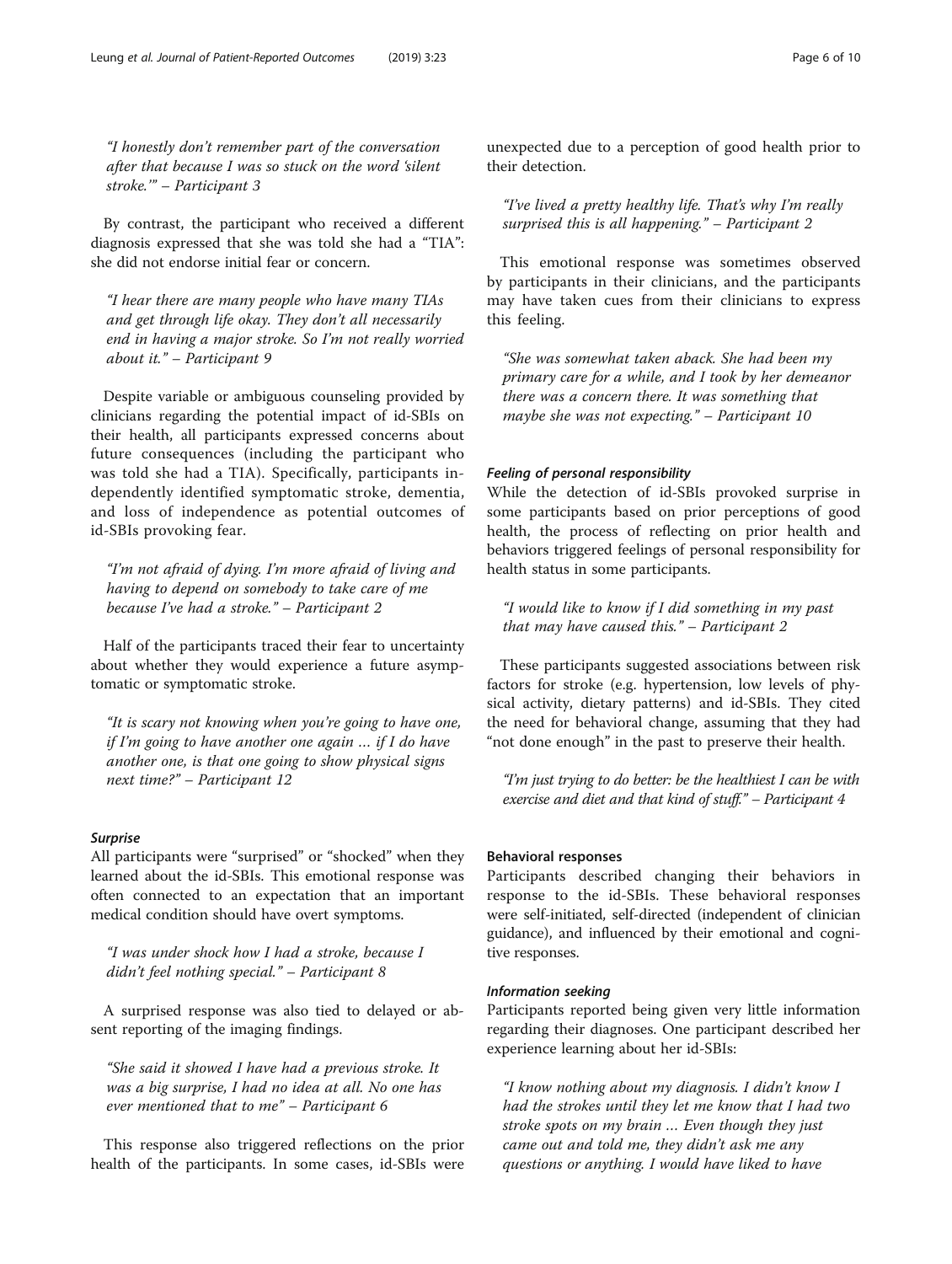known some things. You get nervous when you hear things like that. And they don't ask questions. They don't give me any medicine. So you're like, 'It sounds serious, I had two strokes. Are you going to give me any medicine to start me doing something?' That worried me." – Participant 11

Following detection of id-SBIs, a third of participants described active efforts to improve their knowledge. Instead of learning about SBIs specifically (and their possible differences with symptomatic strokes), participants described seeking actionable information on how to prevent recurrent stroke. This information was primarily acquired by asking questions to clinicians or seeking written material elsewhere.

#### Seeking second opinions

Participants often encountered multiple clinicians following detection of id-SBIs, and they often received variable and sometimes conflicting interpretations of imaging findings and their relevance.

"It caused a lot of confusion because one doctor said there was nothing, another looking at the scan was concerned, and then after speaking to the doctor at Tufts … it's just very confusing." – Participant 2

In most cases, primary care physicians or internists referred participants to specialists for further guidance. However, in two cases, the participants independently sought additional medical opinions. The first participant learned about her id-SBIs by reading the report of her brain MRI ordered by a neurosurgeon and obtained as a screening study in the context of a family history of aneurysms. The neurosurgeon recommended seeing a vascular neurologist, but when the neurologist and her primary care physician offered differing opinions, the participant decided to seek counsel from a cardiologist as well:

"I have differing opinions from my primary and neurologist... Which way to lean? Not sure, but at this point, I was leaning towards not taking the medication because I'd rather not... I guess the cardiologist will hopefully break the tie here. It's hard and obviously everyone's going to have different opinions. Being a patient, you're like, 'Well, who do I listen to?'" – Participant 4

In the second scenario, the participant went to an Emergency Department for an evaluation of a left arm sensory disturbance. She underwent a brain MRI that did not show an acute infarct, but it did show a left cerebral hemisphere brain lesion that could represent an

unrelated id-SBI. She was diagnosed with a peripheral nerve compression. Nonetheless, she actively sought a subspecialist evaluation in the neurology clinic, concerned that she may have had a stroke, despite reassurance from the clinicians in the Emergency Department.

#### Seeking social support

Three participants described feeling it was important to share their diagnosis with their support networks, usually family members or friends, as a means of obtaining emotional support.

"When I stay at home … I think more and more... and worry. Every time worry. But now I started work, that's better for me, because I talk with my friend there, we try make joke about it, because they see that I'm depression and I scared..." – Participant 8

One participant highlighted the gravity of the detection of her id-SBI and the importance of personally sharing this burden with a key supportive figure in her life, her father:

"My husband actually told most of my family and my friends … So I didn't say much to people … I told my father … He was upset. I could tell from his voice he wanted to break down, but he didn't. He was the strong person … He stayed on the phone with me, let me let everything out, talk with me, consoled me, and just told me everything was going to be okay. If anything, he would be here … I've always talked with him and told him after every appointment." – Participant 12

#### Discussion and conclusion Discussion

To our knowledge, this is the first study to assess the perspectives of patients with id-SBIs: this study yields important insights on their responses to the diagnosis and its associated uncertainties. This study reveals that these participants took the diagnosis of id-SBIs seriously and encountered difficulty navigating the uncertainties around this diagnosis, highlighting the need for clinicians and policymakers to develop a more structured, patient-oriented approach to this emerging condition. Participants' responses (Fig. [3](#page-7-0)) were consistent with a recently developed conceptual model of "uncertainty tolerance," a set of psychological responses—cognitive, emotional, and behavioral—to the conscious awareness of ignorance about particular aspects of the world [[13](#page-9-0)].

Participants notably reported strong emotional responses—fear, surprise, and a feeling of personal responsibility—to this ambiguous diagnosis. These responses co-occurred with cognitive responses equating id-SBIs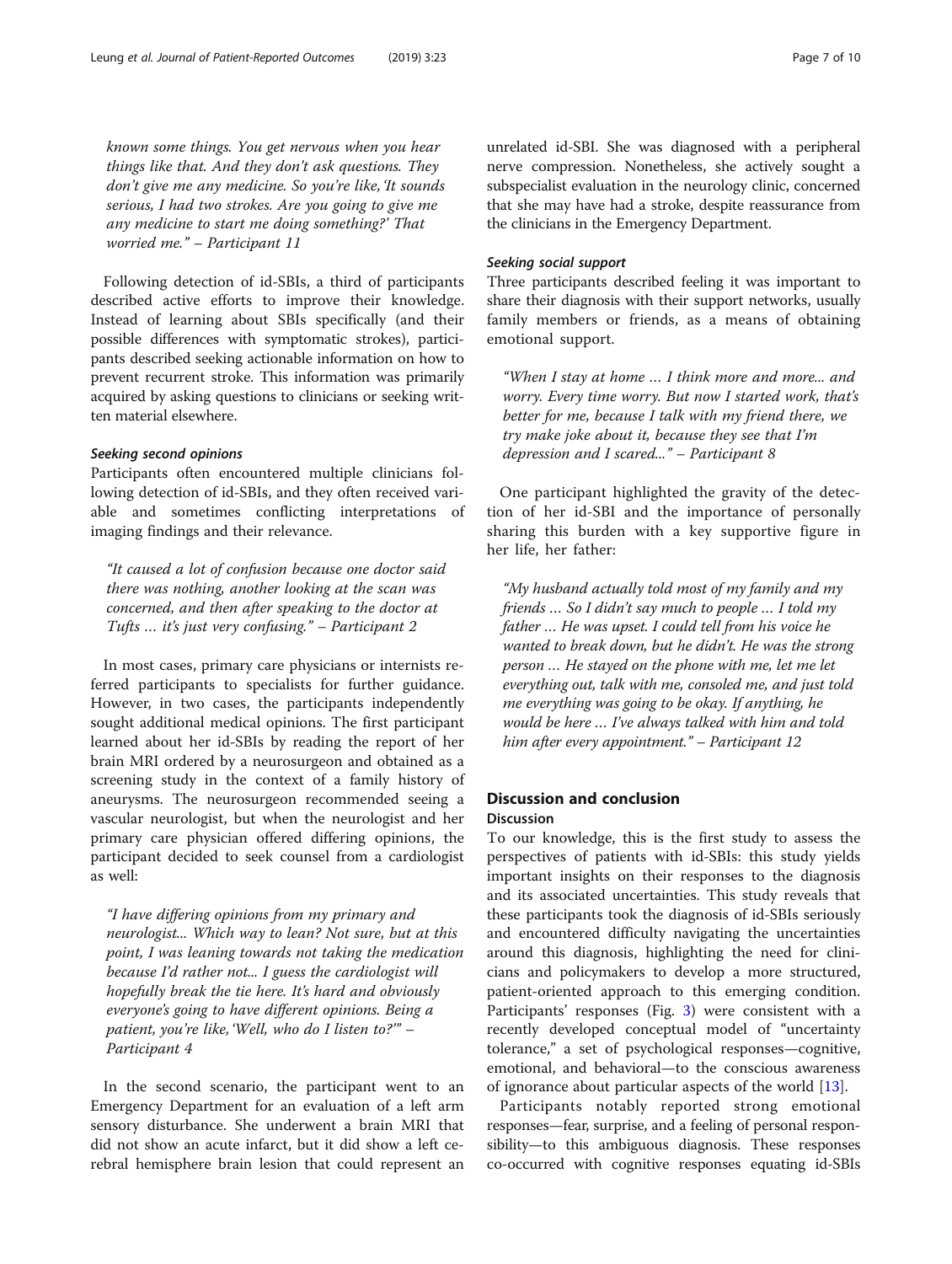<span id="page-7-0"></span>

and symptomatic stroke and a "wake-up call" to take urgent action, as well as negative appraisals for their current health and future health risks. This mixture of cognitive and emotional responses set the stage for a critical discussion of risk reduction strategies with their clinicians and a heightened need for certainty about how to manage their condition.

However, patients often felt that their clinicians failed to meet this need: they perceived their clinicians' statements on the significance, prognosis, and management of id-SBIs as vague and uncertain. These perceptions correspond with the uncertainties expressed by clinicians in a parallel study of clinicians' perspectives on id-SBIs [[7](#page-9-0)]. In response to this persisting uncertainty, participants demonstrated "ambiguity aversion"—a phenomenon characterized by pessimistic appraisals of risk and a tendency to "devote excessive attention to the worst case scenarios" when risks are unknown, or "ambiguous"—i.e., lacking in reliability, credibility, or adequacy [[14](#page-9-0), [15](#page-9-0)]. Notably, perceived or real ambiguity in clinicians' statements on id-SBIs may have been scientifically justifiable, given the current state of available knowledge [\[7](#page-9-0), [8](#page-9-0)]. To participants, however, such ambiguity was psychologically intolerable; they desired unambiguous and immediate answers, perceiving id-SBIs as a medical condition needing urgent attention. Despite its objectively non-urgent nature, the diagnosis created what Kruglanski has called a high situational "need for closure"—the "desire for a firm answer to a question and an aversion toward ambiguity" [\[16\]](#page-9-0).

Where responses diverged from ambiguity aversion, however, was in the behavioral domain. Instead of avoidance or

deferral of decision making or action—the usual behavioral response to ambiguous risk information—most participants were predisposed towards taking action to reduce their risk of symptomatic stroke. In other words, they adopted a precautionary perspective—treating ambiguity in their diagnosis as warranting action rather than justifying inaction. This tendency was not universal: one participant discounted the risk of stroke (leading to inaction), whereas most participants responded to ambiguity by seeking either further information or second opinions.

Participants' behavioral responses highlight a missed opportunity for continued conversations between individual clinicians and patients with id-SBIs. When approaching a condition with considerable uncertainty, clinicians may be able to help patients by explicitly identifying areas of uncertainty, guiding them with currently available knowledge, and inviting them to participate in an ongoing conversation with subsequent counseling incorporating new research. For these participants, the clinicians were not able to effectively attenuate their fear or aid them in tolerating uncertainty. The need to manage uncertainty is particularly great given the emotional significance of the term "stroke" (even with "silent" as a modifier), which provokes great fear among many patients. Without sufficient direction from their clinicians, participants sometimes sought alternative sources of information, as well as pursuing non-informational means of managing uncertainty, including seeking social support or attempting to improve their health without clinician guidance.

Although participants were often uncertain about the best approach to reduce their health risks, most were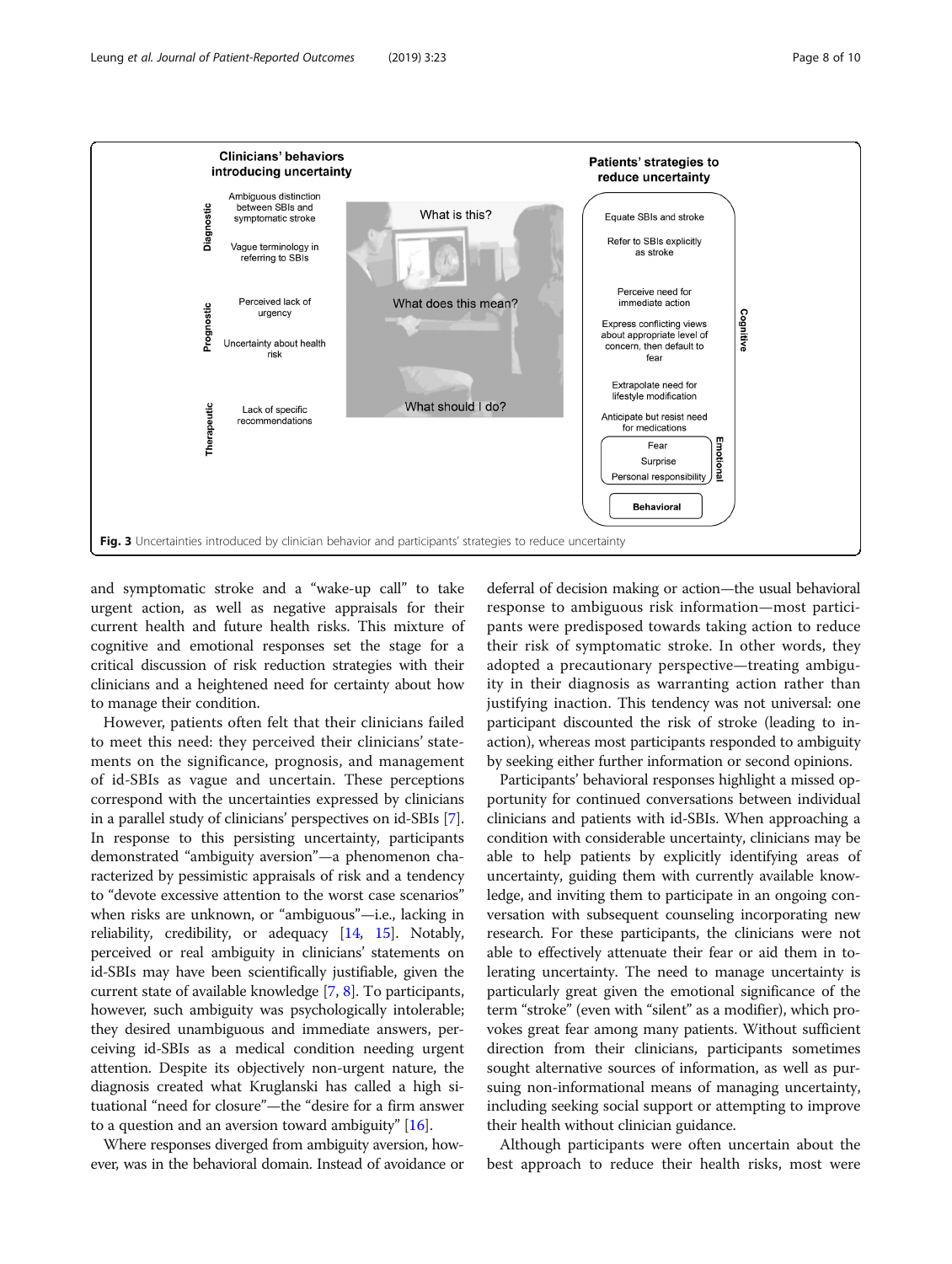<span id="page-8-0"></span>motivated to improve their health. Furthermore, despite clinicians' uncertainty about the significance of id-SBIs, our participants were clear about their priorities: they were interested in reducing their risk of symptomatic stroke, dementia, and loss of independence (i.e. known outcomes from studies in neuroimaging-screened cohorts). These patient-oriented outcomes should be included in future treatment studies for patients with id-SBIs.

This study has several strengths. First, as this population of patients has not been previously studied, this study is the first to highlight empirically that the rate of id-SBI reporting is low (approximately 10%). Accordingly, when reassessed in larger cohorts, individuals with id-SBIs will have to be identified through novel means (i.e. not through clinician reporting, documentation, or diagnostic coding). Second, this study is valuable in its timing: id-SBIs are a condition for which there is no consensus regarding optimal strategies for counseling, detection, and management. [\[7](#page-9-0)] While the AHA-ASA has suggested an approach to SBIs for clinicians, it is uncertain if clinicians will uniformly follow those recommendations for all patients with SBIs [[8](#page-9-0)]. This may arise in part as a result of heterogeneity of clinical scenarios in which SBIs are incidentally discovered, but this has not yet been studied. [[7\]](#page-9-0) As a result, patients with id-SBIs will likely continue to encounter ambiguous or conflicting recommendations from their clinicians without further research on id-SBIs. Third, this study's participants were recruited through strategies aimed at increasing diversity: there were differences in the acuity of the imaging findings (possibly influencing clinician certainty in the diagnosis and recommendations), clinical setting, clinician specialty, and method of identification. Accordingly, these participants likely encountered clinicians who provided a wide spectrum of perspectives on SBIs.

This study also has important limitations. First, because a minority of patients identified through radiologic reporting were informed, the sample may represent a select group for whom id-SBIs were interpreted by reporting clinicians as being significant. For other patients with competing risks, clinicians might consider id-SBIs to be a low clinical priority, and thus not disclose the id-SBIs. As such, our participants may represent a select sample of patients who have been pre-identified as possible candidates for stroke prevention. Second, our sample was small; however, the course of findings that emerged from our interviews led us to believe that we achieved thematic saturation for our topic of interest, and prior qualitative studies have indicated that even modest numbers of interviews are reasonable for providing adequate coverage of relevant themes [[17,](#page-9-0) [18](#page-9-0)]. Third, this study was performed with limited resources; we were not able to implement additional methods to ensure validity such as member checking. Finally, this was a single center pilot study which was not designed to be truly generalizable; however, it is valuable in providing the first assessment of the patient perspective on this important problem, providing a foundation for future multicenter studies.

#### Conclusion

Incidentally discovered SBIs are an important but ambiguous condition. This study highlights patients' responses to the uncertainties expressed by their clinicians surrounding the diagnosis of id-SBIs, and the implications of these responses on the potential for decay of the therapeutic relationship between clinicians and patients with this condition. This study provides evidence of the importance of id-SBIs to patients informed about their neuroimaging findings and their need for improved guidance by clinicians. Until future studies establish appropriate diagnostic and therapeutic management of id-SBIs, further studies are needed to guide improvements in patient counseling and education by clinicians to help patients tolerate the uncertainties related to this diagnosis.

#### Additional files

[Additional file 1:](https://doi.org/10.1186/s41687-019-0112-7) Interview quide (final). This is the final version of the iteratively developed interview guide. (DOC 56 kb)

[Additional file 2:](https://doi.org/10.1186/s41687-019-0112-7) Interview transcripts. These are the original anonymised interview transcripts for all participants. (DOC 445 kb)

#### Abbreviations

AHA-ASA: American Heart Association-American Stroke Association; Id-SBIs: Incidentally discovered silent brain infarcts; MRI: Magnetic resonance imaging; SBIs: Silent brain infarcts; TIA: Transient ischemic attack

#### Acknowledgements

Not applicable.

#### Funding

Not applicable (This research did not have any funding sources).

#### Availability of data and materials

All data generated or analyzed during this study are included in this published article (and its supplementary information files).

#### Authors' contributions

LYL was primarily responsible for the study conception and design, acquisition of data, analysis and interpretation of data, and drafting and revisions of the manuscript. PKJH, DK, and DET were responsible for the study conception and design, analysis and interpretation of data, and revisions of the manuscript. GW and CL were responsible for study design, acquisition of data, analysis and interpretation of data, and revisions of the manuscript. All authors have approved the final version of this manuscript for publishing and agree to be held accountable for all aspects of the work.

#### Ethics approval and consent to participate

All procedures in this study were approved and in accordance with ethical standards of the Tufts Medical Center Institutional Review Board (#11948) and the 1964 Helsinki declaration and its later amendments. Informed consent was obtained from all individual participants included in the study.